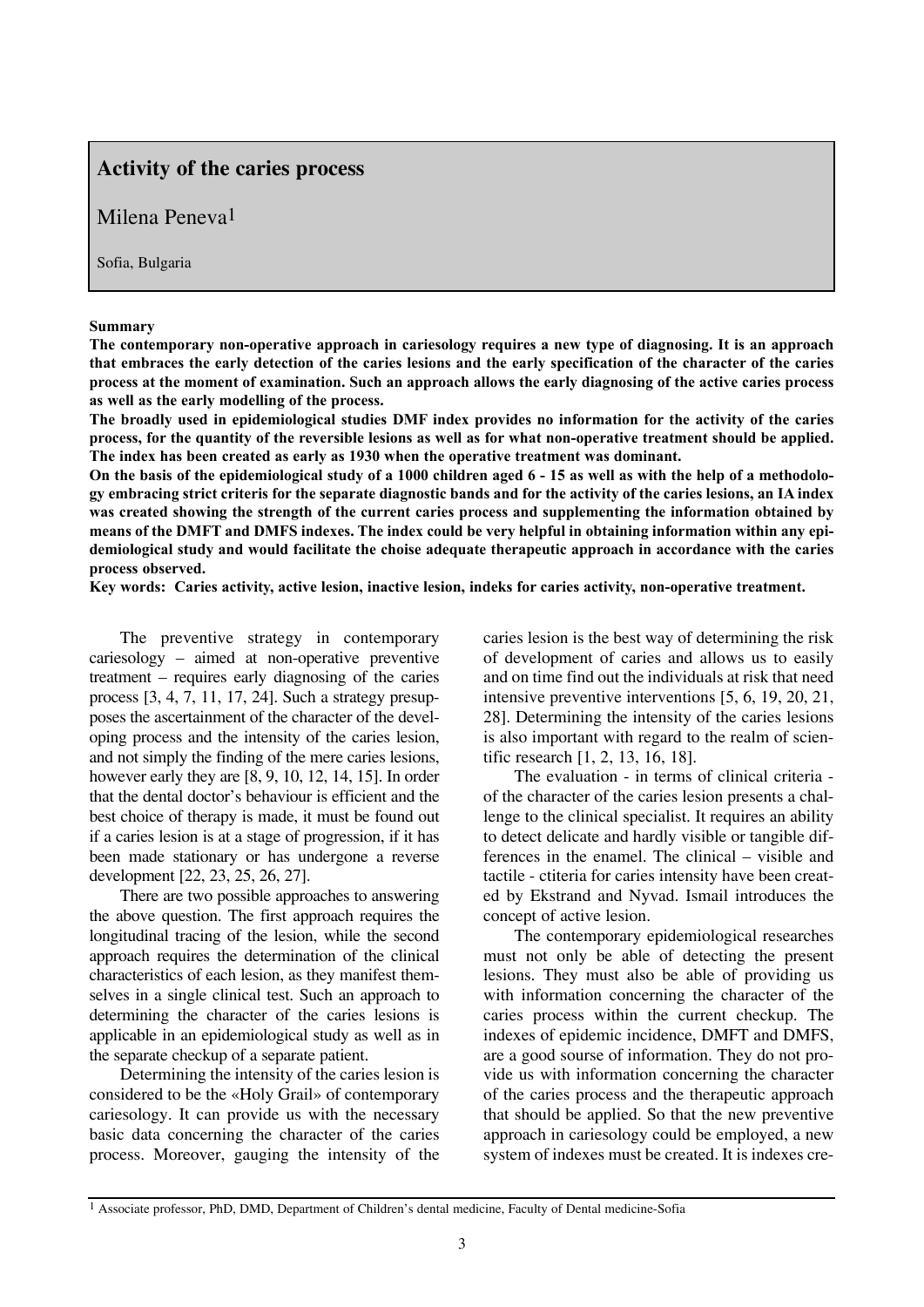ated specially for the purpose of determining the character of the caries process.

It is the aim of this research to create a supplementary index for determining the intensity of the caries process at the moment of the checkup. It is an index supplementary to the DMFT and DMFS indexes.

### **Material and methodology**

An epidemiological examination was conducted aimed at studying the incidence of dental caries in children and adolescents aged 6 - 15, distributed in ten age groups. The checkups were carried out in the office of a highschool dentist – on a dentist's chair with the help of focused light, water and air. Dentist's mirror was used in the examination. Sound was not used in the detection of any of the lesions. Tactile research was conducted only with the smooth arm of the sound, and not with its sharp end. No pressure was applied in the process. The arm of the sound was only gently drawn over the enamel surface in the case of lesions on the smooth enamal surface so that the differences in the tactile feeling between healthy enamel and the enamel in the case of a lesion could be detected. In the area of fissures such a movement was carried out with the angle of the sound along the stretch of the fissure. No pressure was applied. The sharp point of the sound was not used in the process of tactile diagnosing.

The cases observed were documented by means of an intraoral camera.

A multiexaminer experiment was conducted involving calibration and validation. Prior to the start of the study the team of examiners was acquainted with the diagnostic crirearia and was trained to carry out diagnosis at the different levels of diagnosing. Three-time calibration examinations were conducted. Using the above diagnostic criteria, five children were separately examined by each examiner. Using Kappa statistics the validity of the differences between the findings of the different examiners was evaluated. Following each checkup new training and specification of the criteria was conducted. Two days on a new examination was carried out. Following the last trial, no verifiable differences between the findings of the different examiners were found out, the coefficient of agreement between the different examiners reaching 0,96.

### **Diagnostic scale of the caries lesions:**

- **D0** – healthy enamel;

- **D1a** – a sublevel introduced for the purposes of the research characterising the earliest visually

detectable lesions. A great quantitity of plaque – usually cervical - was discovered. Such lesions were situated near the gingival edge. The size of the different lesions was identical with the size of the dental plaque. No pigmentation was observed. Such lesions are detected after professionally cleaning the dental plaque. Continuous drying and cleaning is necessary for the lesions to become observable. Only following such a procedure can the lesion be distinguished from the healthy enamel. Within the lesion the enamel has lost its gloss. A slight whitening can also be detected – only after drying and airing, though;

- **D1b** – white enamel lesion, easily visible without a previous cleaning and drying. It can be active, stationary or regressing. Depending on its intensity, the lesion may have different qualities. It can also be a combined type of lesion. The shine of the lesion, its smoothness, transperancy, location, borders as well as the occurrence of plaque are studied. At this stage microporosity can be found. No enamel cavitation occurs, though;

- **D2** – white enamel lesion combined with one or two small cavitations or one bigger and deeper cavitation. Around such cavitations a diffuse white active lesion can be found. Zones with gradual transition to healthy enamel can be observed. The delineated and clearly marked lesions are indicative of a stationary character. The lesions are diffuse and broad which is indicative of progression;

- **D3** – dentine caries. This category includes the hidden and open dentine lesions.

- **D4** – caries lesions with complications in the pulp and the periodoncium.

The caries lesions are classified - with regard to criteria stated in advance – as active and inactive.

## **Criteria for the intensity of a lesion monitored:**

- lesions located in zones predisposed to the development of caries – along fissures, pits and furrows; near the gingival border of vestibular or oral lesions; along the approximal surfaces;

- lesions situated under plaque;

- Loss of gloss;

- Loss of transperancy;

- Depigmentation, usually into whitish, white or chalk-white;

- Loss of smoothness – rough and porous to the feel;

- Lack of clear delineation from the healthy enamel. The lesions can be small or big, diffusive or comprising the cervix of the tooth;

- Bad oral hygiene.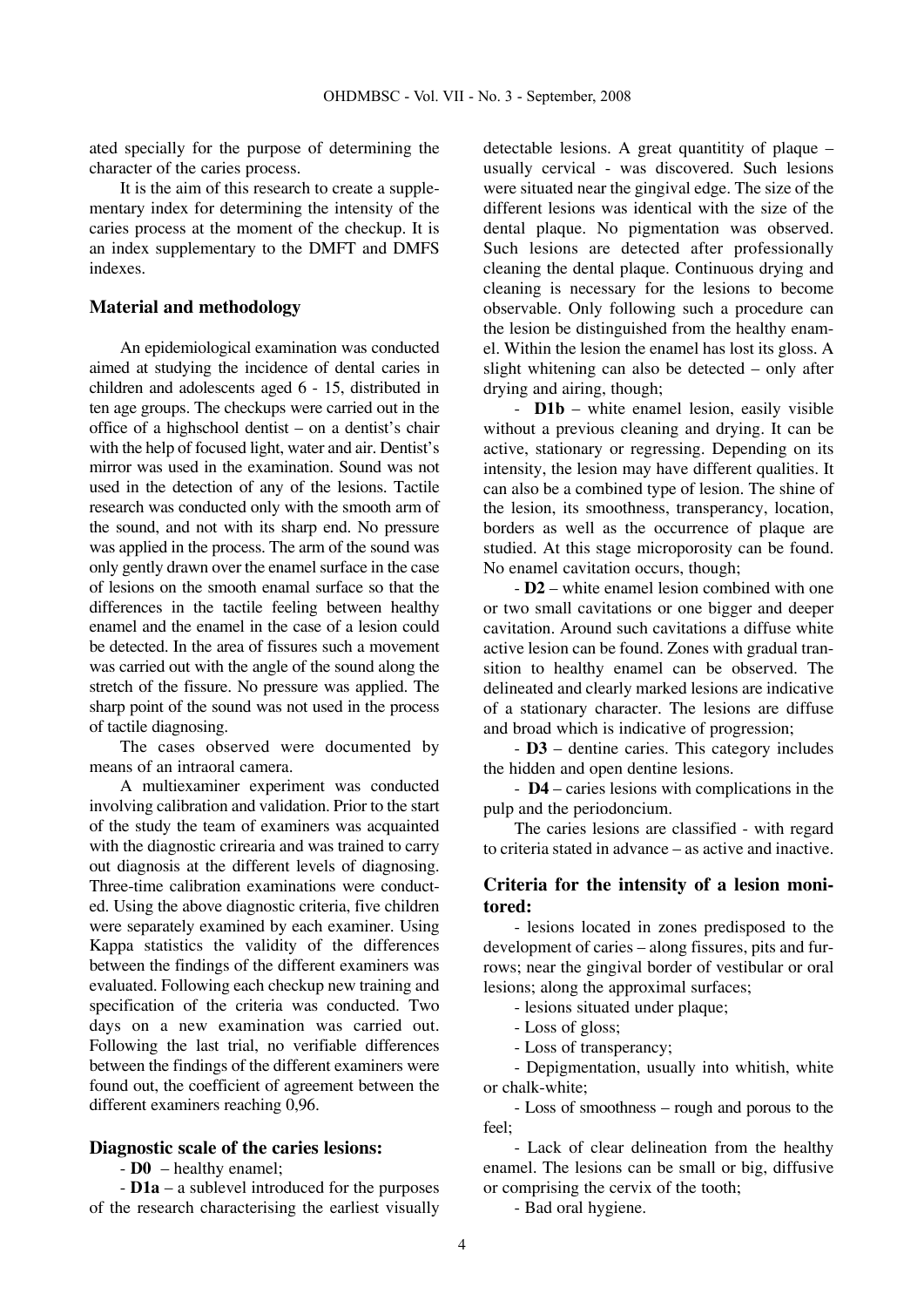### **Criteria for a stationary lesion:**

- Lesion located at a distance from the places where caries typically develops;

- Cavitated or non-cavitated;

- Limited in size;
- Clear borders with the healthy enamel;

- The colour can range from white to brown or black;

- Lack of plaque.

The DMFT and DMFS indexes were calculated for each age group. The oral and hygienic status was established by means of the indexes for oral hygiene of Silness and Löe and Green, Vermillion.

A supplementary IA index was created on the basis of the criteria for activity of the caries lesion.

### **Results and discussion**

The active and inactive lesions were determined in the case of each group examined so that their correlation could be seen and the character of the environment within which the teeth function could be categorised. So, an index for activity was created to supplement the DMFT index.

**The index of the activity IA** is obtained by separating the ascertained active lesions from the existing inactive lesions.

 $IA = a : i$ 

 $IA = index of the activity of the carries process$ 

 $a =$  active lesions

 $i =$  inactive lesions

The value of the index starts at 0, when no activity of the process is ascertained; values between 0 and 0,99 are indicative of the fact that the inactive lesions outnumber the active ones; the index can have any value over 1, the value of the index then showing the strength of activity.

**When only active lesions are present** (and inactive lesions are missing), the index has the value of the active lesions.

**Value of IA = 0.** When a balance is achieved in the oral environment between the aggressive and protective factors or when the balance has been tipped in favour of the protective factors, no active lesions are observed and the index will be equal to 0. Such a value of the index can be ascertained at any level of the pathology. Even in the case of irreversible yet succesfully obturated lesions the oral environment can be inactive. For instance, in the case of a child with five obturated teeth and one stationary white enamel lesion if no new active lesions occur and if the oral hygiene is good, A will be  $= 0$ .

**Value of IA between 0 and 0,99.** Each value of

the index between 0 and 1 shows that the active lesions in the child examined are less in number than the inactive lesions, yet the active lesions are there and must be treated by means of modelling the active risk factors. Such a result can be achieved if the child has for instance 3 active and 5 inactive caries lesions. The value  $A = 0.6$  then and the index will lead us to determining the risk factors that brought about the emergence of the active lesions.

**Value of IA = 1.** The value of the index equal to 1 is indicative of there being an equality between the active and inactive lesions. If a child has 3 active and three inactive lesions the index will be equal to 1. In the case of such a value the child must examined so that the concrete risk factors could be discovered and then done away with by means of a successful non-operative preventive treatment.

**Value of the index bigger than 1.** Each value of the index bigger than 1 is indicative of the prevalence of the active lesions and represents a serious syndrome of a grave disturbance in the balance of the factors active in the oral environment. Such a value of the index requires the determination of all the risk factors at all levels – the tooth surface, the oral environment and the child as an individual. The bigger tha value of the index, the bigger the strength of activity of the caries process. The intensity of activity of the caries process will determine the volume of the programme to be implemented so that the caries process could be managed.

It was in terms of this index that the results obtained were processed.

*Table 1. Age dynamic of the IA - index of activity* 

| Age                | <b>Active lesions</b> |      |      | <b>Inactive lesions Index IA</b> |      |      |        |
|--------------------|-----------------------|------|------|----------------------------------|------|------|--------|
|                    | $\mathbf{x}$          | σ    | л    | $\mathsf{x}$                     | σ    | Δ    |        |
| 6 yrs.             | 2,82                  | 3,16 | 0,81 | 0,0                              | 0    | 0    | 2,82   |
| 7 yrs.             | 6,34                  | 3,6  | 0,36 | 0,06                             | 0,42 | 0,04 | 105,66 |
| 8 yrs.             | 5,36                  | 4,56 | 0,45 | 0,42                             | 1,04 | 0,1  | 42     |
| $9$ yrs.           | 7,27                  | 4,9  | 0,49 | 0,55                             | 0,78 | 0,07 | 13,21  |
| $10$ yrs.          | 8,5                   | 5,72 | 0,58 | 0,74                             | 1,34 | 0,45 | 11,48  |
| $11$ yrs.          | 9,66                  | 5,58 | 0,75 | 1,21                             | 2,06 | 0,2  | 7,98   |
| $12$ yrs.          | 8,79                  | 8,34 | 0,83 | 2,78                             | 3,39 | 0,39 | 3,16   |
| 13 yrs.            | 16,7                  | 7.36 | 0,73 | 1,3                              | 2,18 | 0,21 | 12,84  |
| 14 yrs. 14,39 8,45 |                       |      | 0,84 | 4,81                             | 5,26 | 0,52 | 2,99   |
| 15 yrs. 18,19 9,01 |                       |      | 0,9  | 3,46                             | 4.65 | 0,46 | 5,25   |

 $\overline{-x}$  - mean value of lesions; σ – standart deviation

 $\tilde{\Delta}$  - mean mistake

It is seen from the table that within the 100 children examined there is not a single group of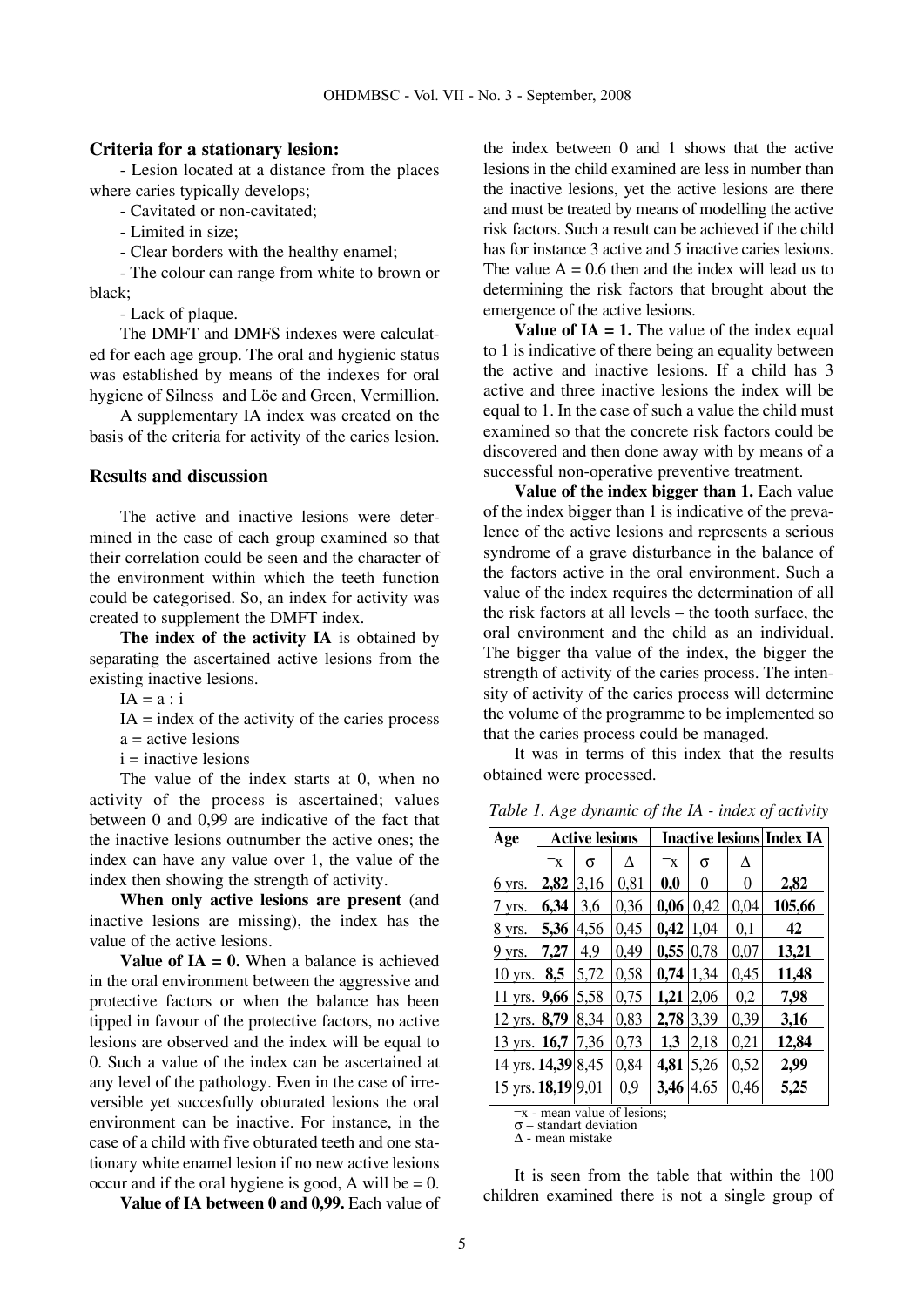children whose caries activity is low, or between 0 and 1. All values are well above 1, in some cases drastically above 1. This situation corresponds to an oral environment out of control, an environment in which the the balance has been drastically tipped towards the risk factors. In such an environment the progression of the caries process is ensured, which is pretty evident from all the results obtained. The children studied have in principle a bad oral hygiene, this being true of all age groups. Such a strongly disturbed and very active oral environment requires a close study, so that additional factors could be discovered that presuppose and facilitate the processes in the mouth. Such an analysis will be made in the next chapter.

In order that a better picture of the index is drawn, we picked up separate cases from the separate groups. It is cases in which index A of activity has different values.

Within the group of children aged 11 the following single cases were established:

Case 1: 1 active caries lesion: 2 inactive  $IA = 0.5$ Case 2: 0 active lesions:  $17$  inactive  $IA = 0$ Case 3: 0 active lesions: 0 inactive  $IA = 0$ 

These cases show that within the totality of children whose oral environment has been strongly changed there can be single cases of inactive oral environment, proper treatment and preventive measures. Even in case 2 where we have 17 caries lesions these lesions were obturated at the moment of examination, had no caries connected with the obturation and the oral hygiene had an index 0. This is an excellent example that at any level it is never late an equilibrium to be achieved, the protective factors to be strengthened and the risk factors to be supressed. In such cases an environment that obviously used to be active turned into an environment conducive to health.

In such a way the index IA proposed can be very useful in determining the activity of the oral environment both in each child separately and in a group of children or in the society as a whole. The index does not require a minimum of one year for the presence of activity to be detected and only then for treatment to be administered. Results are obtained at the moment of examination, which is a big advantage if prevention and treatment is to be planned.

In epidemiological studies, if the IA index is added to the average DMFT index a clear picture concerning the therapeutic needs of a group will be obtained. A proof of this is case 2 mentioned above in which the child had DMFT = 17, but  $IA = 0$ . It would be impossible for us to estimate the real situation in the group and in the separate individuals had we not this supplementary index.



*Diagram 1. Distribution of active and inactive caries lesions and their connection with OHI*



*Diagram 1. Distribution of active and inactive caries lesions and their connection with OHI*

The diagram shows the distribution of active and inactive caries lesions in the children group studied and their connection with the values of the oral hygiene.

The first fact that becomes obvious from the diagram is that the inactive lesions within all age groups are a small part of the pathology detected. In children aged 6 - 10 (the first 5 in the diagram) the inactive lesions are less than a lesion per child. In the next groups the accidence of inactive lesions increases.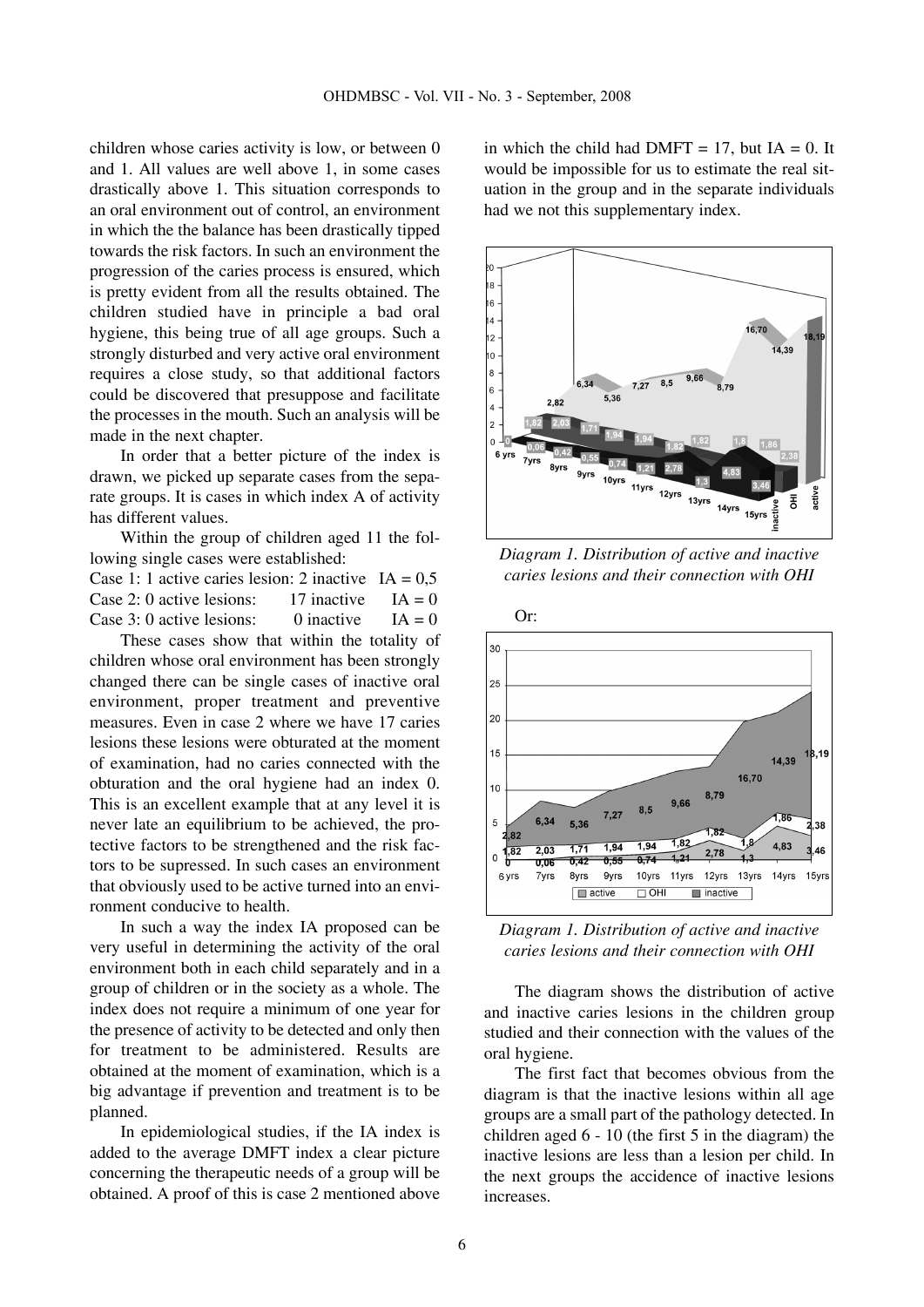The second fact that becomes evident is that the active lesions are the prevalent pathology in each age group. As early as the age of 6 the children have mainly active caries lesions. At any age the active lesions many times outnumber the inactive ones.

The third fact is indicative of the progressive character of the caries process observed in Bulgarian children. As the children grow older the number of active caries lesions increases. This means that the caries process in these children has been left out of control. The factors causing caries have not been managed this absence of modelling entailing an active process which is constantly progressing. The small number of inactive lesions observed is usually found in children operatively treated. Such children a just a minority. This fact clearly shows that there does not exist a correct approach to the treatment of children. The active reversible lesions are not non-operatively and preventively treated. As the children advance in age the reversible active lesions turn into irreversible ones. Thus a wonderful possibility is missed for the dental doctor to influence and stop the process, such an objective being achievable by non-operative preventive treatment only.

One of the explanations for the process observed is hidden in the main and complex risk factor – the plaque biofilm. It is clearly seen from

### **References**

1. Axelsson P. An introduction to risk prediction and preventive dentistry, Quintessence, 1999, pp1-7.

2. Axelsson P. Risk Prediction and preventive dentistry, Quintessence, 2000, pp

3. Bader JD, Shugars DA, Bonito AJ: A systematic review of the performance of methods for identifying carious lesions. *J Public Health Dent* 2002;**62**; pp201-213.

4. Baelum V, Fejerskov O: Caries diagnosis: A mental resting place on the way to intervention?; in Fejerskov O, Kidd EAM (eds): *Dental Caries - The Disease and Its Clinical Management.* London, Blackwell Munksgaard, 2003, pp 101- 110

5. Baelum V, Machiulskiene V, Nyvad B, Richards A, Væth M: Application of survival analysis to carious lesion transition in intervention trials. *Community Dent Oral Epidemiol* 2003;**31**; pp 252-260.

6. Ekstrand K., Ricketts D, Longbottom C, Pitts N. Visual end tactile assessment of arrested initial enamel carious lesions: an in vivo pilot study*. Caries Res.* **39**, 2005, pp 173-77.

7. Featherstone J. The continuum of dental caries-evidence for a dynamic disease process. *J Dent Res*, **83**, 2004 (Spec iss C); pp 39-42.

8. Featherstone J, S Adiar, M Anderson et al. Caries management by risk assessment: consensus statement, April, 2002, *J Calif Dent Assoc*, 2003, **31**, pp 257- 269.

the strongly neglected oral hygiene in each age group. The value of the OHI index correlates – this being statistically provable – with the active lesions in each age group , which is to show that there is a link between caries activity and oral hygiene. The values of the index in the whole group range between 1,82 at the age of 6 and 2,38 at the age of 15. This is indicative of the insufficient amount of information the children have, of the absence of oral hygienic habits as well as of the absence of an engagement on the part of society to influence the dental health of the Bulgarian children.

### **Conclusion**

The epidemiological reserch conducted allowed us to determine the active caries lesions. The IA index created, showing the activity of the caries process at the moment of checkup, is a good supplement to the DMFT and DMFS indexes. The supplementary index can be used in mass epidemiological studies aimed at determining the character of the current caries process and at choosing an adequate therapeutic approach to the corresponding group. This index can also be used in comparative studies following the application of preventive and therapeutic programmes aimed at managing the caries process.

9. Fejerskov O, V Baelum, Changes in prevalence and incidence of the major dental diseases. In: *Oral biology at turn of century - misconceptions, Truths, Chalenges and prospects.* Guggenheim B, Bazel:Karger, 1998, pp1-11.

10. Fejerskov O., E. Kidd. Dental karies, the disease and its clinical management. Bleckwell, Munksgaard, 2004; pp

11. Fejerskov, O. Changing Paradigms in Concepts on Dental Caries: Consequences for Oral Health Care, *Caries Res* 2004;**38**; pp 182-191.

12. Fyffe H E, Deery C H, Nugent, Z J, Nuttall N M, Pitts N B. Effect of diagnostic threshold on the validity and reliability of epidemiological caries diagnosis using the Dundee Selectable Threshold Method for caries diagnosis (DSTM). *Community Dent Oral Epidemiol*.2000; *28*: pp 42-51.

13. Hausen H. Caries prediction – state of art. Commulity *Dent Oral Epidemiol*., 1997, **25**, pp 87-96.

14. Horowitz A, P Anderson. Methodes Employed for Non-RTI/UNC Systematic Reviews. Consensus Development Program, 2000, dentistry.library@umich.edu

15. Horowitz AM: A report on the NIH consensus development conference on diagnosis and management of dental caries throughout life, *J Dent Res*, **83**, 2004, pp 15-17.

16. Hunter M., H. Rodd. History, examination, risk assessment, and treatment planning. Pediatric Dentistry, Third Edition, Edited by Richard Welbury, Monty Duggal, Marie-Terese Hosey, Oxford, 2005.